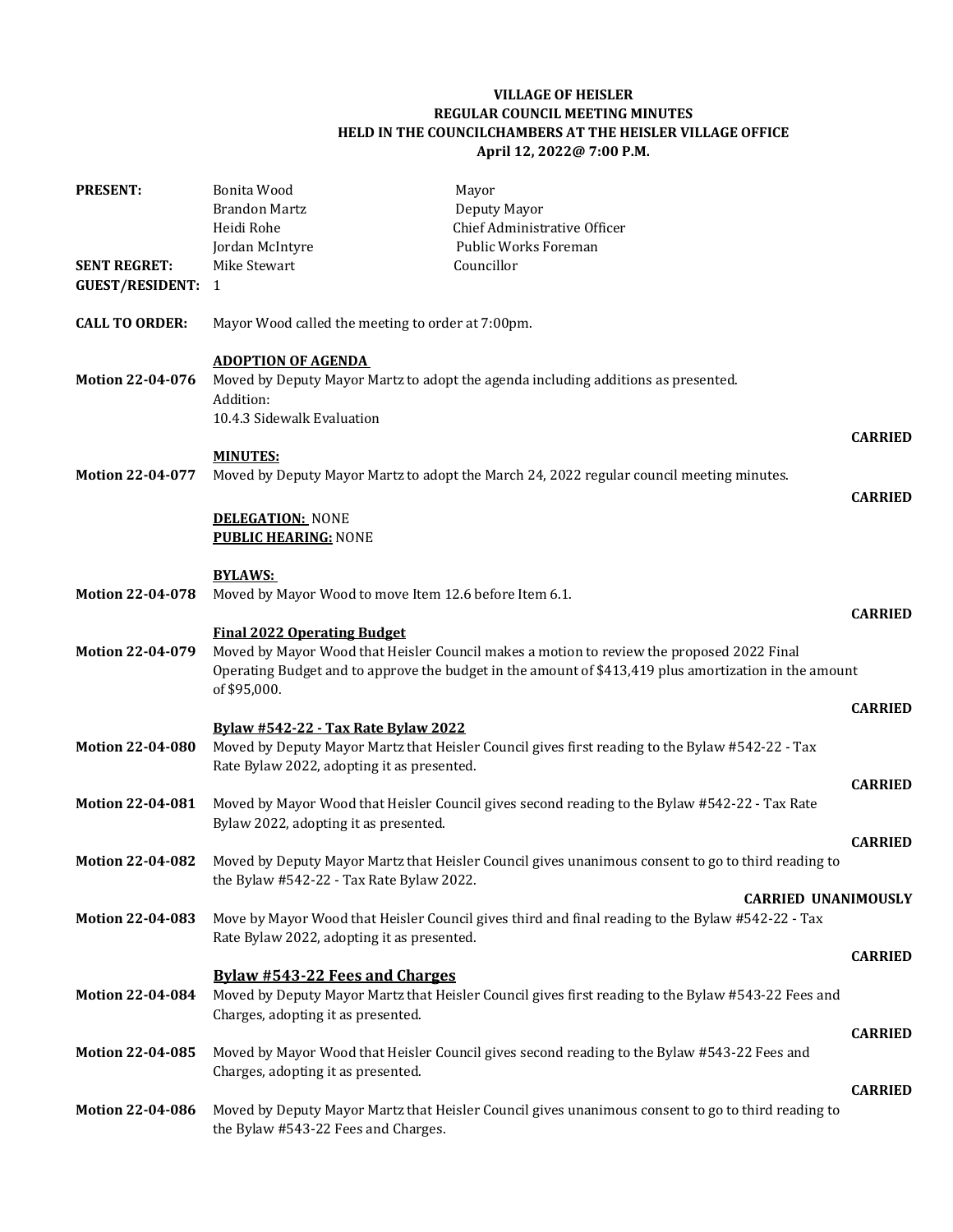| Motion 22-04-087        | Move by Mayor Wood that Heisler Council gives third and final reading to the Bylaw #543-22 Fees<br>and Charges., adopting it as presented.                                                                                                           |                |  |  |
|-------------------------|------------------------------------------------------------------------------------------------------------------------------------------------------------------------------------------------------------------------------------------------------|----------------|--|--|
|                         |                                                                                                                                                                                                                                                      | <b>CARRIED</b> |  |  |
|                         | <b>OLD BUSINESS: NONE</b>                                                                                                                                                                                                                            |                |  |  |
|                         | <b>NEW BUSINESS: NONE</b>                                                                                                                                                                                                                            |                |  |  |
| Motion 22-04-088        | Moved by Mayor Wood that Council advices CAO/PW to request estimates for sewer camera for effected<br>sewer line, causing back up at residents house.                                                                                                |                |  |  |
|                         |                                                                                                                                                                                                                                                      | <b>CARRIED</b> |  |  |
| <b>Motion 22-04-089</b> | <b>COUNCILLOR REPORTS:</b><br>Moved by Mayor Wood that Heisler Council accepts as presented: Mayor Wood verbal Flagstaff                                                                                                                             |                |  |  |
|                         | Regional Housing Group report, Deputy Mayor Martz verbal FRSWM report, Public Works written                                                                                                                                                          |                |  |  |
|                         | March 24, 2022 to April 10, 2022 Public Works report, PW Pioneers of Flagstaff Park report, PW Sidewalk<br>Evaluation report, Director of Emergency Management written report April 11, 2022 and February 2022<br>Bylaw Enforcement Activity report. |                |  |  |
|                         |                                                                                                                                                                                                                                                      | <b>CARRIED</b> |  |  |
| <b>Motion 22-04-090</b> | Moved by Mayor Wood to advice CAO/PW to contract pest control for the muskrats issue at the Pioneer<br>of Flagstaff Park culvert if Public Works Foreman does not find a volunteer who takes care of the<br>problem.                                 |                |  |  |
|                         |                                                                                                                                                                                                                                                      | <b>CARRIED</b> |  |  |
| <b>Motion 22-04-091</b> | Moved by Deputy Mayor Martz that Council makes a motion to advice CAO/PW to request estimates<br>for sidewalks repair and for walking path sealing and crack filling as discussed.                                                                   |                |  |  |
|                         |                                                                                                                                                                                                                                                      | <b>CARRIED</b> |  |  |
| <b>Motion 22-04-092</b> | Moved by Mayor Wood that Council makes a motion to approve reimbursement to Director of Emergency<br>Management for purchased Laptop for DEM matter.                                                                                                 |                |  |  |
|                         |                                                                                                                                                                                                                                                      | <b>CARRIED</b> |  |  |
|                         | <b>CAO Report and Action List</b>                                                                                                                                                                                                                    |                |  |  |
| Motion 22-04-093        | Moved by Mayor Wood that Council reviews the Action Lists from March 24, 2022 regular council<br>meeting and CAO written report from March 2022 and to accept it as information.                                                                     |                |  |  |
|                         |                                                                                                                                                                                                                                                      | <b>CARRIED</b> |  |  |
|                         | 2022 Annual Assessment Audit - 2021 Assessment Year                                                                                                                                                                                                  |                |  |  |
| Motion 22-04-094        | Moved by Deputy Mayor Martz that Council makes a motion to accept the 2022 Annual Assessment<br>Audit result, stating the Calculated Residential Assessment Level at 1.001 and the Calculated Non-                                                   |                |  |  |
|                         | Residential Assessment Level at 1.000, which is in the standard for Median Assessment Ration as                                                                                                                                                      |                |  |  |
|                         | information.                                                                                                                                                                                                                                         |                |  |  |
|                         |                                                                                                                                                                                                                                                      | <b>CARRIED</b> |  |  |
| Motion 22-04-095        | Village of Heisler CDP Project - Alberta Transportation Issue Update<br>Moved by Mayor Wood that Council Heisler Council accepts the Alberta Transportation and Battle River                                                                         |                |  |  |
|                         | Railway updates regarding the BREOC CDP Project as information.                                                                                                                                                                                      |                |  |  |
|                         |                                                                                                                                                                                                                                                      | <b>CARRIED</b> |  |  |
|                         | <b>FINANCIALS</b>                                                                                                                                                                                                                                    |                |  |  |
| <b>Motion 22-04-096</b> | Moved by Mayor Wood that Council accepts the March 2022 item #12.1 Financial<br>Statements, item #12.2 Cheque Listing, item #12.3, item #12.4 MUSH Savings Account and item#12.5<br>Master Card as information.                                      |                |  |  |
|                         |                                                                                                                                                                                                                                                      | <b>CARRIED</b> |  |  |
|                         | <b>Quote for Financial Audit Services 2022-2025</b>                                                                                                                                                                                                  |                |  |  |

**Motion 22-04-097** Moved by Deputy Mayor Martz that Heisler Council makes a motion to approve the March 24, 2022 quote from Brian King Professional Corporation for financial audit services for 2022-2025 as presented for each year as follows; 2022 \$7,900, 2023 \$8,000, 2024 \$8,100 and 2025 \$8,200.

**Community Hall Water Damage** 

**Motion 22-04-098** Moved by Mayor Wood that Council makes a motion to advice CAO to email a letter to the Heisler Community Centre Association, stating that it is the Hall Board's decision to file an insurance claim for the Hall's water damage in the men's bathroom.

## **CARRIED**

**CARRIED UNANIMOUSLY**